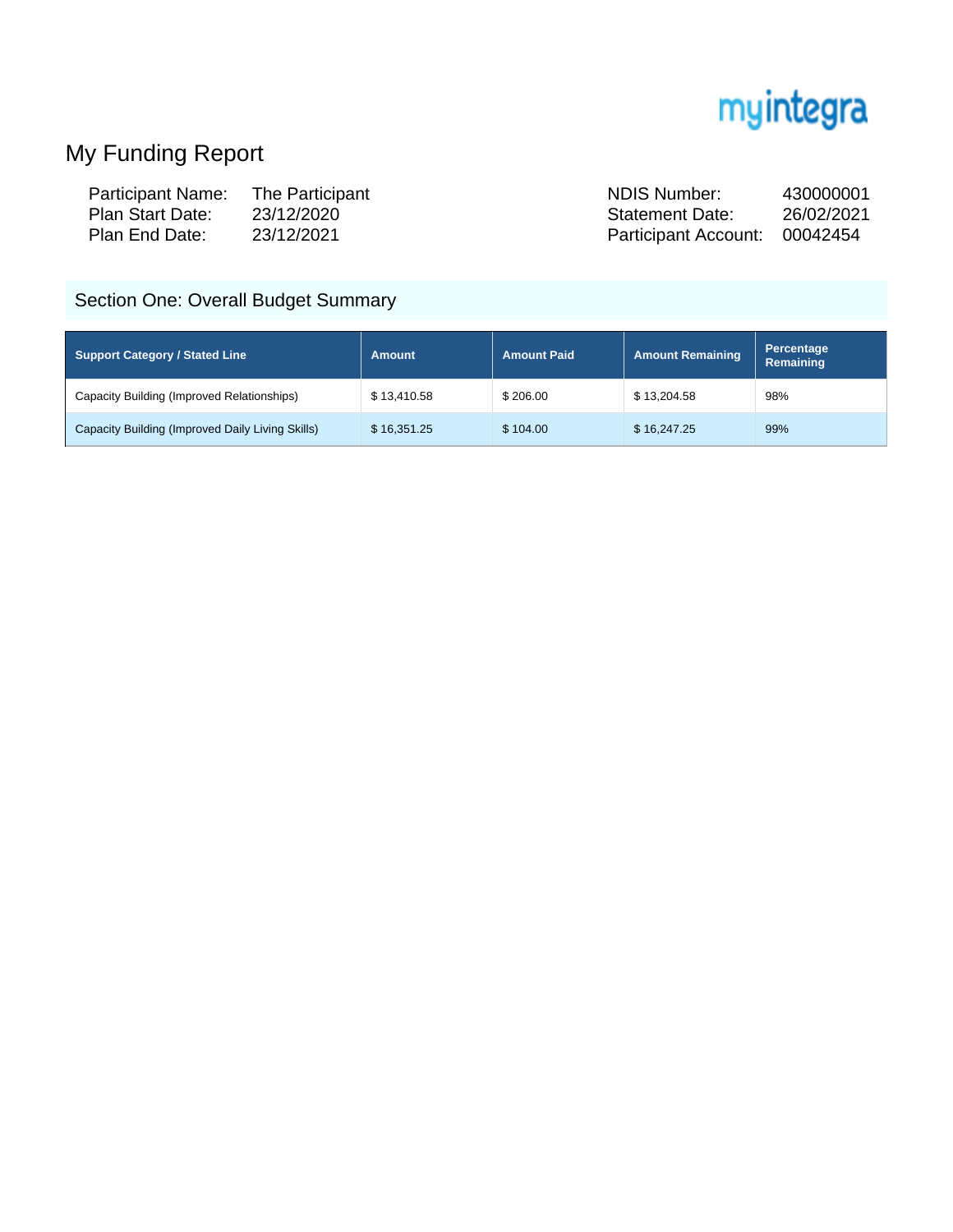#### Section Two: Reserved Funds

| <b>Service</b>                                          | <b>Provider Name</b> | <b>Reservation</b><br><b>Amount</b> | <b>Amount Paid</b> | <b>Amount Remaining</b> |
|---------------------------------------------------------|----------------------|-------------------------------------|--------------------|-------------------------|
| <b>Capacity Building (Improved Daily Living Skills)</b> | THE PROVIDER         | \$1,000.00                          | \$104.00           | \$896.00                |
| <b>Capacity Building (Improved Relationships)</b>       | THE PROVIDER         | \$150.00                            | \$0.00             | \$150.00                |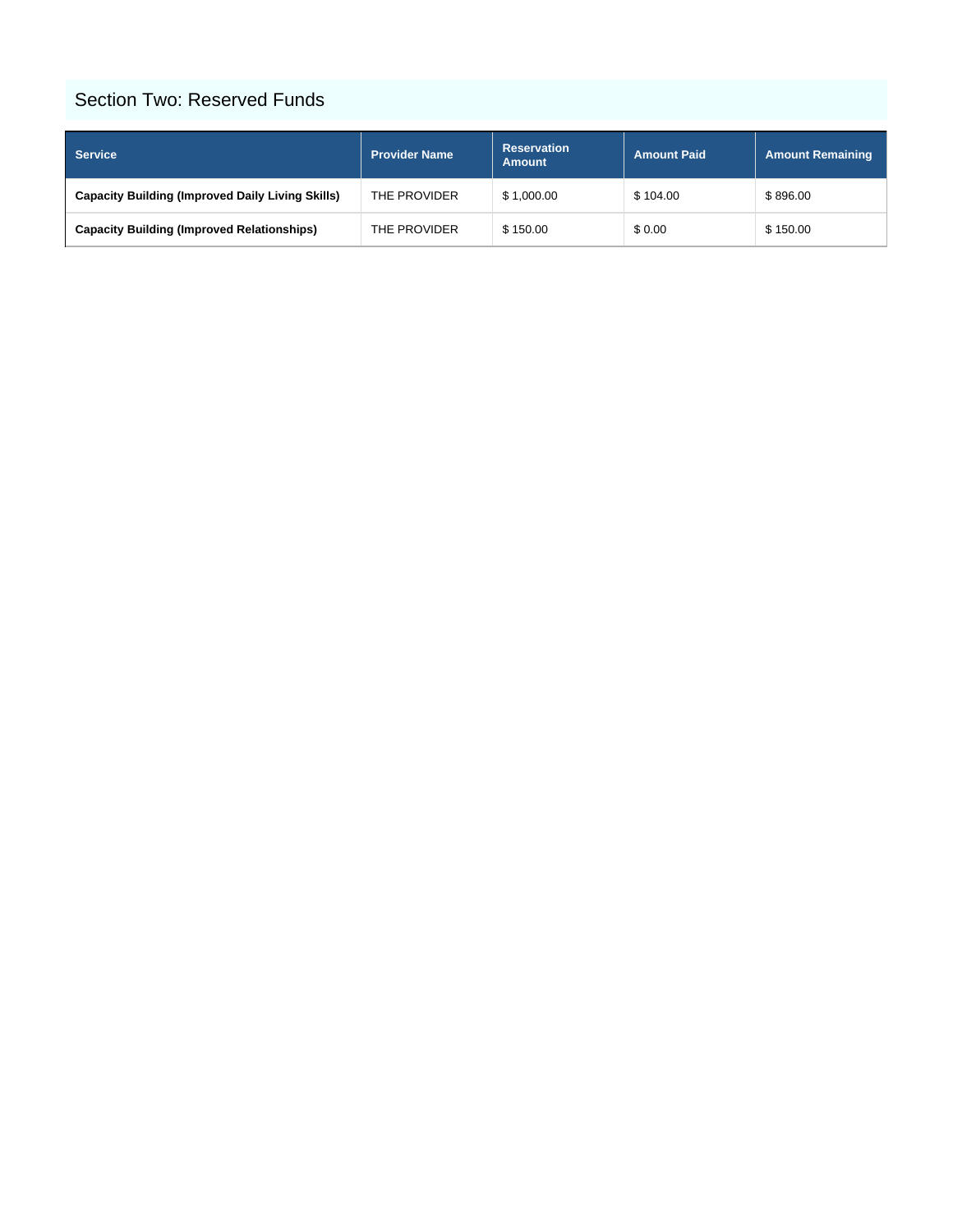#### Section Three: Invoices Paid

#### THE PROVIDER

| <b>Support Category</b>                             | Integra Invoice No | <b>Provider Invoice No</b> | <b>Invoice Date</b> | <b>Invoice Amount</b> |
|-----------------------------------------------------|--------------------|----------------------------|---------------------|-----------------------|
| Improved daily living (CB Daily Activity)           | INV00932155        | <b>INV0009</b>             | 02/02/2021          | \$1.00                |
| Improved daily living (CB Daily Activity)           | INV00932154        | <b>INV0008</b>             | 01/02/2021          | \$1.00                |
| Improved daily living (CB Daily Activity)           | INV00932148        | <b>INV0005</b>             | 29/01/2021          | \$1.00                |
| Improved daily living (CB Daily Activity)           | INV00932139        | <b>INV001</b>              | 11/01/2021          | \$1.00                |
| Improved relationships (CB<br><b>Relationships)</b> | INV00932156        | <b>INV0010</b>             | 02/02/2021          | \$1.00                |
| Improved relationships (CB<br><b>Relationships)</b> | INV00932144        | <b>INV0002</b>             | 01/02/2021          | \$1.00                |
| Improved relationships (CB<br><b>Relationships)</b> | INV00932153        | <b>INV0007</b>             | 31/01/2021          | \$1.00                |
| Improved relationships (CB<br><b>Relationships)</b> | INV00932151        | <b>INV0006</b>             | 30/01/2021          | \$1.00                |
| Improved relationships (CB<br><b>Relationships)</b> | INV00932147        | <b>INV0004</b>             | 28/01/2021          | \$1.00                |
| Improved relationships (CB<br><b>Relationships)</b> | INV00932146        | <b>INV0003</b>             | 05/01/2021          | \$1.00                |